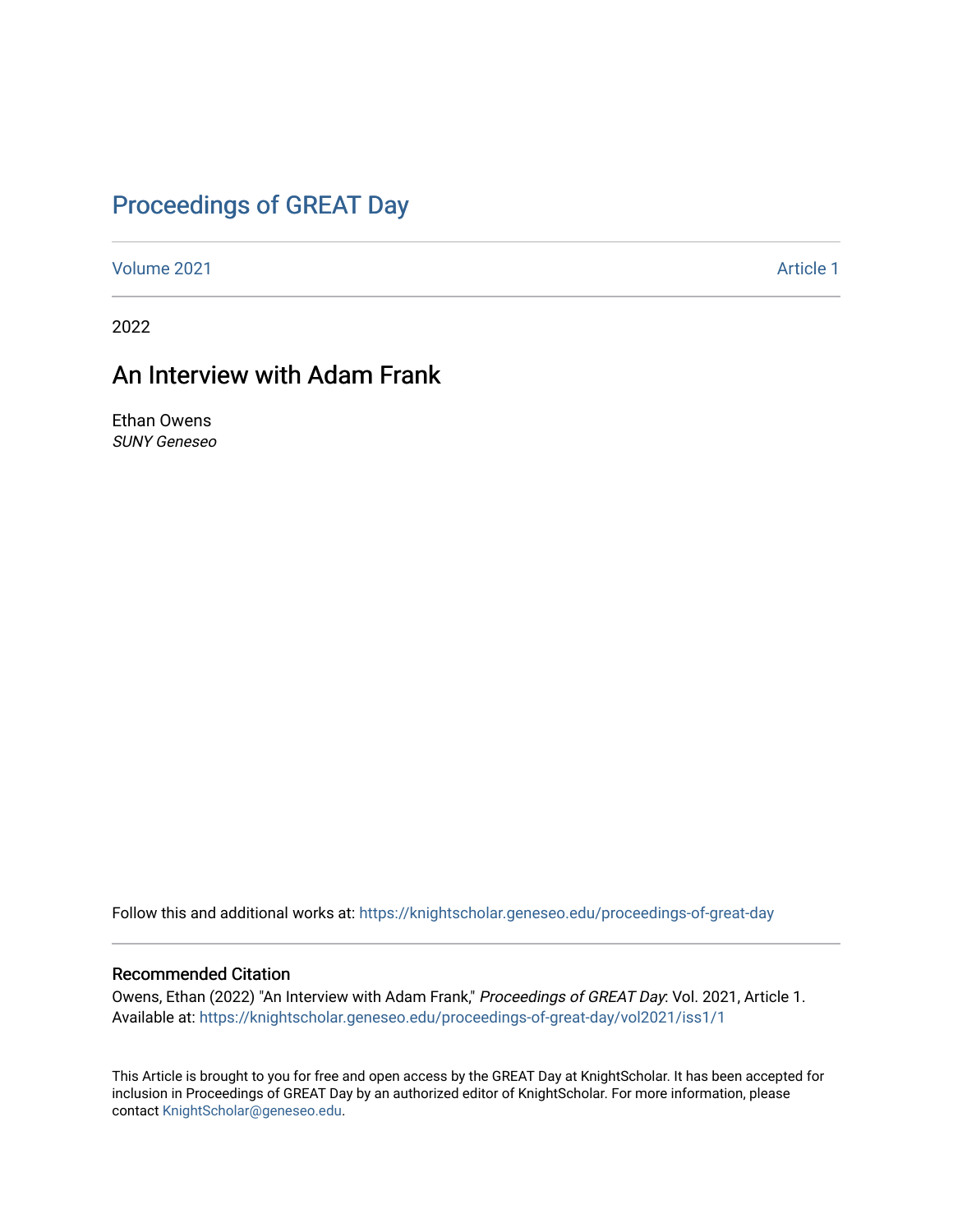# An Interview with Adam Frank

## Ethan Owens

Adam Frank, PhD, was the keynote speaker for GREAT Day in 2020 and the Helen F. and Fred G. Gowen Professor at the University of Rochester's Department of Physics and Astronomy. His speech was titled "Light of the Stars: Seeing Climate Change and the Human Future in Our Universe Awash in Worlds."

#### **Could you tell me about astrobiology?**

Astrobiology is the new version of an old idea and it's the idea that to really understand life you need to consider it in its true astronomical context, which means a planetary context. But you can go even to broader scales like with the Galaxy and certainly the solar system. You may want to know how the host star for a planet changes things or you may want to know about the whole solar system environment like asteroid impacts. Even in the galaxy, there are places in the galaxy that may be better for life so astrobiology tries to look at life and its conditions for formation and evolution in this sort of broader context. But, there wasn't much to do in the field until the late or the mid-1990s. That was when they discovered two major things happening. One was the discovery of other planets orbiting other stars, what we call exoplanets. The other was that there was a meteorite that was found in the Antarctic which was actually a chunk of Mars that had been blown off of Mars. That meteorite, in the analysis, had hints of possible life of microfossils and chemicals that were interesting. It turns out that that meteorite probably didn't have evidence for life, but it made NASA really interested. NASA then created a part of funding astrobiology as opposed to exobiology.

#### **Could you tell me about your research specifically? And what you will talk about in your keynote speech for GREAT Day?**

I'm interested in a wide variety of questions and astrobiology, but the things I'm really talking about is the part of astrobiology that has to do with intelligent life, the possibilities of EXO civilizations. What I'm interested in is what I call the astrobiology of the Anthropocene, the Anthropocene is this era that we have entered where human activity is dominating the functioning of the Earth. We consider earth to be a bunch of coupled systems: there's the atmosphere, the hydrosphere, the cryosphere, the lithosphere, and then the biosphere, which is the sum total of all life. Each of those systems are tightly coupled with all the other systems, and the Anthropocene is this era where we were finding that human activity is basically pushing on all of them. It's now human beings that move more mass around the planet than anything else. The Anthropocene has been proposed as a new geologic epoch, and what I'm interested in is the astrobiological aspect of of a planetary transition. If we're not the only time that an intelligent species and a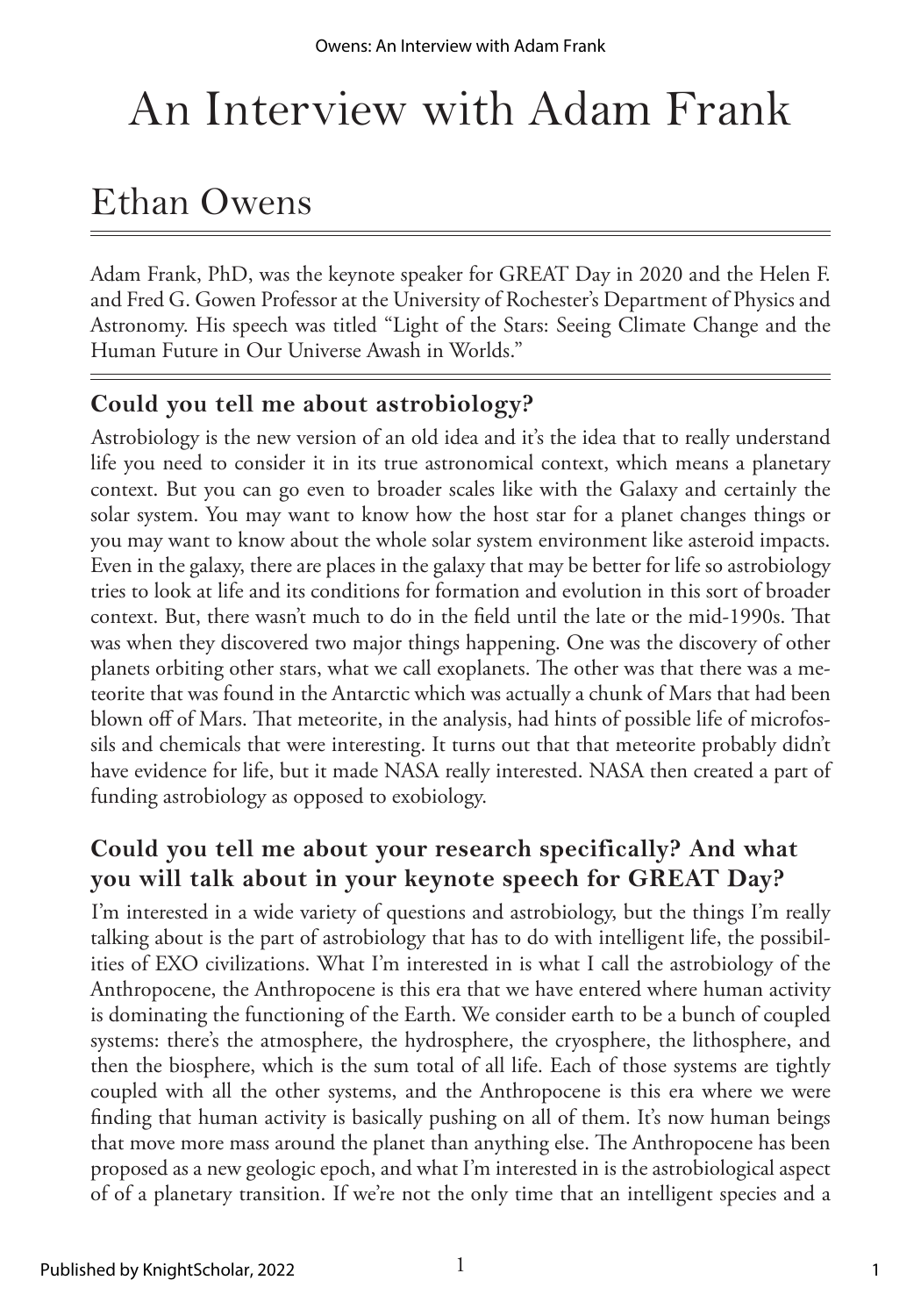technological species has arisen, then it may be generic. This may be the kind of thing that any civilization that arises on a world, and becomes successful enough is going to hit this point. In the talk, I'm really going to be focusing on that question: can we look at climate change and the Anthropocene through that lens and it doesn't have anything useful to teach us about what we're going through right now?

#### **Can you tell me how important you think this research is at the undergraduate level to further these fields?**

There's a huge amount to be done and especially for undergraduates. I asked the question, does any technological civilization drive some version of climate change or Anthropocene? How do you want to answer that question? From a research perspective, what we could do is we could take a model of a planet like the Earth and we could move it around and say "imagine that you have another version of the earth that is 20% farther from the Sun than our Earth is." If a civilization evolved on that world would it trigger a climate change? How about a third version of a planet like the Earth that's a little bit closer to the sun? An example of this kind of research is finished a paper which was led by an undergraduate Ethan Savage that just got accepted. And Ethan did the work; Myself and my collaborators put together the model, but then Ethan ran the model and design. He was amazing. He designed to the research program, sort of, "how to set up the variables," "which which conditions to use," and we wrote that paper and set it up so there's really a lot of work to be done answering this question from a theoretical perspective, where we have models and simulations that can be done that's really quite good for an undergraduate.

#### **Do you think that GREAT Day is a good opportunity to share this undergraduate research?**

If it's about undergraduate research, absolutely. This is a great place for undergraduates to show that they can be involved in cutting edge research. The sooner you can get involved in research, the better off you are. Because scientific training is interesting, you start off just reading books and taking tests. That's not what science is about at all; soon after you get to graduate school, you find that you've run out of answers in the back of the book. And what's almost more important than finding answers is asking questions. What's the right question to ask? You can spend a long time and get nowhere because you haven't figured out how to match your question to the tools you have to answer the question.

#### **So can you see any other benefits to GREAT Day in regards to research that isn't just putting in the initiative to start research?**

I think what's important is to also communicate research, you have to go out and communicate your research results to other people and that means standing in front of your poster. You're writing it up, creating the poster in a way that people can understand thinking about how to best communicate this standing in front of it, giving talks. The